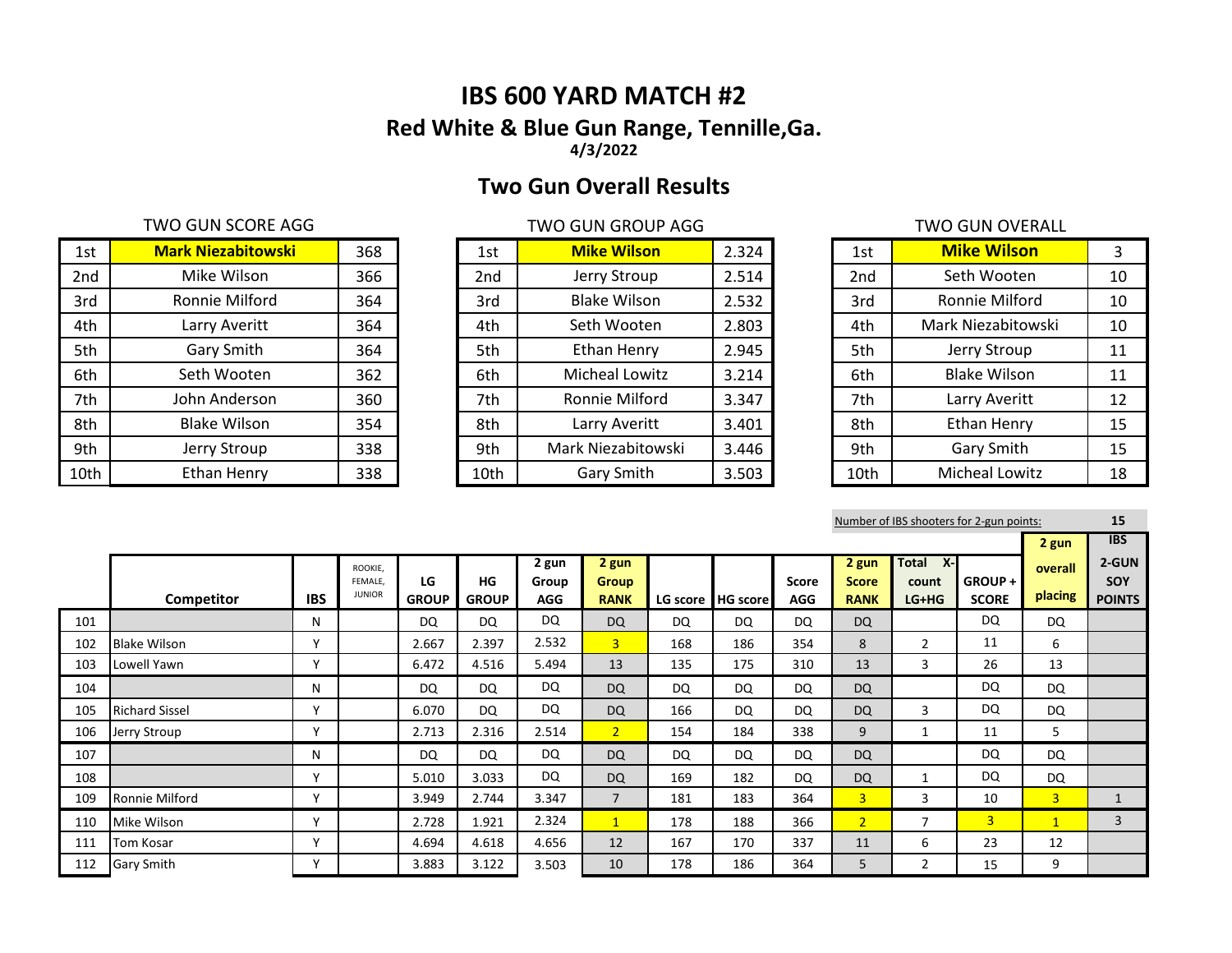|     |                       |            |                                     |                    |                    |                              |                                      |           |                   |                     |                                      |                                             | 2 gun                  | <b>IBS</b>              |                               |
|-----|-----------------------|------------|-------------------------------------|--------------------|--------------------|------------------------------|--------------------------------------|-----------|-------------------|---------------------|--------------------------------------|---------------------------------------------|------------------------|-------------------------|-------------------------------|
|     | <b>Competitor</b>     | <b>IBS</b> | ROOKIE,<br>FEMALE,<br><b>JUNIOR</b> | LG<br><b>GROUP</b> | HG<br><b>GROUP</b> | 2 gun<br>Group<br><b>AGG</b> | 2 gun<br><b>Group</b><br><b>RANK</b> |           | LG score HG score | Score<br><b>AGG</b> | 2 gun<br><b>Score</b><br><b>RANK</b> | $\overline{X}$<br>Total<br>count<br>$LG+HG$ | GROUP+<br><b>SCORE</b> | overall<br>placing      | 2-GUN<br>SOY<br><b>POINTS</b> |
| 201 | Tom Hutchenson        | Y          |                                     | <b>DQ</b>          | 4.758              | <b>DQ</b>                    | <b>DQ</b>                            | DQ        | 179               | <b>DQ</b>           | <b>DQ</b>                            |                                             | <b>DQ</b>              | DQ                      |                               |
| 202 | <b>Ethan Henry</b>    | Y          |                                     | 2.849              | 3.040              | 2.945                        | 5                                    | 168       | 170               | 338                 | 10                                   | 5                                           | 15                     | 8                       |                               |
| 203 | <b>Bill Shaver</b>    | Y          |                                     | 4.892              | <b>DQ</b>          | <b>DQ</b>                    | <b>DQ</b>                            | 125       | DQ                | <b>DQ</b>           | <b>DQ</b>                            | $\mathbf{1}$                                | <b>DQ</b>              | <b>DQ</b>               |                               |
| 204 |                       | N          |                                     | DQ                 | DQ                 | <b>DQ</b>                    | <b>DQ</b>                            | DQ        | DQ                | DQ                  | <b>DQ</b>                            |                                             | DQ                     | DQ                      |                               |
| 205 | <b>Micheal Lowitz</b> | Y          |                                     | 3.898              | 2.530              | 3.214                        | 6                                    | 133       | 189               | 322                 | 12                                   | 4                                           | 18                     | 10                      |                               |
| 206 | John Anderson         | Y          |                                     | 4.781              | 2.857              | 3.819                        | 11                                   | 173       | 187               | 360                 | $\overline{7}$                       | 3                                           | 18                     | 11                      |                               |
| 207 | Seth Wooten           | Y          |                                     | 3.013              | 2.594              | 2.803                        | $\overline{\mathbf{r}}$              | 170       | 192               | 362                 | 6                                    | $\overline{7}$                              | 10                     | $\overline{2}$          | $\overline{2}$                |
| 208 |                       | N          |                                     | <b>DQ</b>          | <b>DQ</b>          | <b>DQ</b>                    | <b>DQ</b>                            | <b>DQ</b> | <b>DQ</b>         | <b>DQ</b>           | DQ                                   |                                             | <b>DQ</b>              | <b>DQ</b>               |                               |
| 209 |                       | N          |                                     | <b>DQ</b>          | <b>DQ</b>          | <b>DQ</b>                    | <b>DQ</b>                            | DQ        | DQ                | <b>DQ</b>           | <b>DQ</b>                            |                                             | <b>DQ</b>              | <b>DQ</b>               |                               |
| 210 |                       | N          |                                     | DQ                 | DQ                 | <b>DQ</b>                    | <b>DQ</b>                            | DQ        | DQ                | <b>DQ</b>           | <b>DQ</b>                            |                                             | DQ                     | DQ                      |                               |
| 211 | Larry Averitt         | Y          |                                     | 4.231              | 2.571              | 3.401                        | 8                                    | 176       | 188               | 364                 | $\overline{4}$                       | $\overline{2}$                              | 12                     | $\overline{7}$          |                               |
| 212 | Mark Niezabitowski    | Y          |                                     | 4.214              | 2.678              | 3.446                        | $\boldsymbol{9}$                     | 180       | 188               | 368                 | $\mathbf{1}$                         | 8                                           | 10                     | $\overline{\mathbf{4}}$ |                               |
| 301 |                       | N          |                                     | DQ                 | DQ                 | <b>DQ</b>                    | <b>DQ</b>                            | DQ        | DQ                | DQ                  | <b>DQ</b>                            |                                             | <b>DQ</b>              | <b>DQ</b>               |                               |
| 302 |                       | N          |                                     | <b>DQ</b>          | DQ                 | DQ                           | <b>DQ</b>                            | DQ        | DQ                | DQ                  | <b>DQ</b>                            |                                             | DQ                     | <b>DQ</b>               |                               |
| 303 |                       | N          |                                     | DQ                 | <b>DQ</b>          | <b>DQ</b>                    | <b>DQ</b>                            | <b>DQ</b> | DQ                | <b>DQ</b>           | <b>DQ</b>                            |                                             | <b>DQ</b>              | <b>DQ</b>               |                               |
| 304 |                       | N          |                                     | DQ                 | DQ                 | <b>DQ</b>                    | <b>DQ</b>                            | DQ        | DQ                | <b>DQ</b>           | <b>DQ</b>                            |                                             | DQ                     | DQ                      |                               |
| 305 |                       | N          |                                     | <b>DQ</b>          | <b>DQ</b>          | DQ                           | <b>DQ</b>                            | DQ        | DQ                | <b>DQ</b>           | <b>DQ</b>                            |                                             | <b>DQ</b>              | <b>DQ</b>               |                               |
| 306 |                       | N          |                                     | DQ                 | <b>DQ</b>          | <b>DQ</b>                    | <b>DQ</b>                            | DQ        | DQ                | <b>DQ</b>           | <b>DQ</b>                            |                                             | <b>DQ</b>              | DQ                      |                               |
| 307 |                       | N          |                                     | <b>DQ</b>          | <b>DQ</b>          | <b>DQ</b>                    | <b>DQ</b>                            | DQ        | DQ                | <b>DQ</b>           | <b>DQ</b>                            |                                             | DQ                     | DQ                      |                               |
| 308 |                       | N          |                                     | DQ                 | <b>DQ</b>          | DQ                           | <b>DQ</b>                            | DQ        | DQ                | <b>DQ</b>           | <b>DQ</b>                            |                                             | DQ                     | DQ                      |                               |
| 309 |                       | N          |                                     | DQ                 | <b>DQ</b>          | <b>DQ</b>                    | DQ                                   | DQ        | DQ                | <b>DQ</b>           | DQ                                   |                                             | <b>DQ</b>              | DQ                      |                               |
| 310 |                       | N          |                                     | DQ                 | DQ                 | <b>DQ</b>                    | <b>DQ</b>                            | DQ        | DQ                | <b>DQ</b>           | <b>DQ</b>                            |                                             | <b>DQ</b>              | <b>DQ</b>               |                               |
| 311 |                       | N          |                                     | DQ                 | DQ                 | <b>DQ</b>                    | <b>DQ</b>                            | DQ        | DQ                | <b>DQ</b>           | <b>DQ</b>                            |                                             | DQ                     | <b>DQ</b>               |                               |
| 312 |                       | N          |                                     | DQ                 | DQ                 | DQ                           | <b>DQ</b>                            | DQ        | DQ                | DQ                  | <b>DQ</b>                            |                                             | <b>DQ</b>              | <b>DQ</b>               |                               |
| 401 |                       | N          |                                     | DQ                 | DQ                 | <b>DQ</b>                    | <b>DQ</b>                            | DQ        | DQ                | <b>DQ</b>           | <b>DQ</b>                            |                                             | <b>DQ</b>              | <b>DQ</b>               |                               |
| 402 |                       | N          |                                     | DQ                 | DQ                 | <b>DQ</b>                    | <b>DQ</b>                            | DQ        | DQ                | <b>DQ</b>           | <b>DQ</b>                            |                                             | DQ                     | <b>DQ</b>               |                               |
| 403 |                       | N          |                                     | DQ                 | DQ                 | <b>DQ</b>                    | <b>DQ</b>                            | DQ        | DQ                | <b>DQ</b>           | <b>DQ</b>                            |                                             | DQ                     | <b>DQ</b>               |                               |
| 404 |                       | N          |                                     | DQ                 | DQ                 | <b>DQ</b>                    | <b>DQ</b>                            | DQ        | DQ                | DQ                  | DQ.                                  |                                             | <b>DQ</b>              | DQ                      |                               |
| 405 |                       | N          |                                     | DQ                 | DQ                 | <b>DQ</b>                    | <b>DQ</b>                            | DQ        | DQ                | <b>DQ</b>           | <b>DQ</b>                            |                                             | <b>DQ</b>              | DQ                      |                               |
| 406 |                       | N          |                                     | DQ                 | DQ                 | <b>DQ</b>                    | <b>DQ</b>                            | DQ        | DQ                | <b>DQ</b>           | <b>DQ</b>                            |                                             | <b>DQ</b>              | <b>DQ</b>               |                               |
| 407 |                       | N          |                                     | DQ                 | DQ                 | <b>DQ</b>                    | <b>DQ</b>                            | DQ        | DQ                | DQ                  | <b>DQ</b>                            |                                             | <b>DQ</b>              | <b>DQ</b>               |                               |
| 408 |                       | N          |                                     | DQ                 | DQ                 | <b>DQ</b>                    | <b>DQ</b>                            | DQ        | DQ                | DQ                  | <b>DQ</b>                            |                                             | <b>DQ</b>              | DQ                      |                               |
| 409 |                       | N          |                                     | <b>DQ</b>          | DQ                 | DQ                           | <b>DQ</b>                            | DQ        | DQ                | <b>DQ</b>           | <b>DQ</b>                            |                                             | DQ                     | <b>DQ</b>               |                               |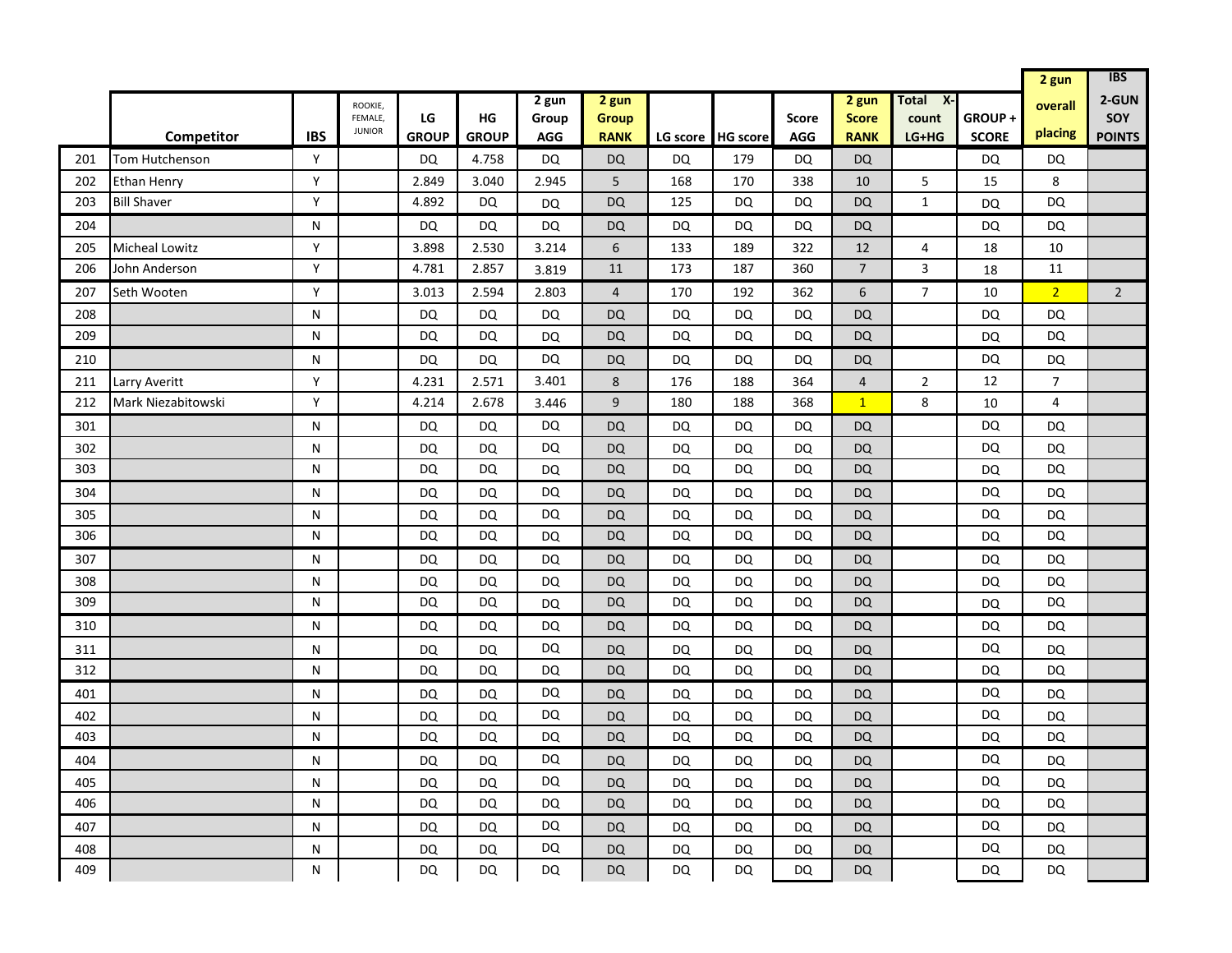### **IBS 600 YARD MATCH #2**

### **4/3/2022 Red White & Blue Gun Range, Tennille,Ga.**

### **LIGHT GUN RESULTS**

**LIGHT GUN GROUP AGG** 

|     | <b>LIGHT GUN SCORE AGG</b> |     |
|-----|----------------------------|-----|
| 1ST | <b>Ronnie Milford</b>      | 181 |
| 2ND | Mark Niezabitowski         | 180 |
| 3RD | Mike Wilson                | 178 |
| 4TH | Gary Smith                 | 178 |
| 5TH | Larry Averitt              | 176 |
| 6TH | John Anderson              | 173 |
| 7TH | Seth Wooten                | 170 |
| 8TH | Stevie Salter              | 169 |
| 9TH | <b>Blake Wilson</b>        | 168 |
|     | Ethan Henry                | 168 |

| <b>Ronnie Milford</b> | 181 |                 |                       |       |       |                                                              |
|-----------------------|-----|-----------------|-----------------------|-------|-------|--------------------------------------------------------------|
|                       |     | 1ST             | <b>Blake Wilson</b>   | 2.667 | 1ST   | <b>Mike Wilson</b>                                           |
| Mark Niezabitowski    | 180 | 2 <sub>nd</sub> | Jerry Stroup          | 2.713 |       | <b>Ronnie Milfor</b>                                         |
| Mike Wilson           | 178 | 3rd             | Mike Wilson           | 2.728 |       | <b>Blake Wilsor</b>                                          |
| Gary Smith            | 178 | 4th             | Ethan Henry           | 2.849 |       | Gary Smith                                                   |
| Larry Averitt         | 176 | 5th             | Seth Wooten           | 3.013 |       | <b>Mark Niezabitoy</b>                                       |
| John Anderson         | 173 | 6th             | Gary Smith            | 3.883 |       | Seth Wooter                                                  |
| Seth Wooten           | 170 | 7th             | <b>Micheal Lowitz</b> | 3.898 |       | <b>Ethan Henry</b>                                           |
| Stevie Salter         | 169 | 8th             | Ronnie Milford        | 3.949 |       | Jerry Stroup                                                 |
| <b>Blake Wilson</b>   | 168 | 9th             | Mark Niezabitowski    |       |       | Larry Averitt                                                |
| Ethan Henry           | 168 | 10th            | Larry Averitt         | 4.231 |       | John Anderso                                                 |
|                       |     |                 |                       |       | 4.214 | 2ND<br>3RD<br>4TH<br>5TH<br>6TH<br>7TH<br>8TH<br>9TH<br>10TH |

|     | LIGHT GUN SINGLE TARGET HIGHEST SCORE |           |       |                 | LIGHT GUN SINGLE TARGET SMALLEST GROUP |    | 12th                  | Tom Kosar |                            |    |
|-----|---------------------------------------|-----------|-------|-----------------|----------------------------------------|----|-----------------------|-----------|----------------------------|----|
| 1ST | <b>Micheal Lowitz</b>                 | <b>En</b> | 1.769 | 1ST             | Mike Wilson                            | 38 | $\sim$<br><u>_.ou</u> | 13th      | Stevie Salter              |    |
| 2ND | Mike Wilson                           | 49        | 1.994 | 2 <sub>nd</sub> | <b>Blake Wilson</b>                    | 48 | 1.749                 |           |                            |    |
| 3RD | Ronnie Milford                        | 49        | 2.176 | 3rd             | <b>Micheal Lowitz</b>                  | 50 | 1.769                 |           | Number of LG IBS shooters: | 17 |

|      | <b>LIGHT GUN OVERALL</b> |    |  |  |  |  |  |  |  |  |  |  |  |
|------|--------------------------|----|--|--|--|--|--|--|--|--|--|--|--|
| 1ST  | <b>Mike Wilson</b>       | 6  |  |  |  |  |  |  |  |  |  |  |  |
| 2ND  | Ronnie Milford           | 9  |  |  |  |  |  |  |  |  |  |  |  |
| 3RD  | <b>Blake Wilson</b>      | 10 |  |  |  |  |  |  |  |  |  |  |  |
| 4TH  | Gary Smith               | 10 |  |  |  |  |  |  |  |  |  |  |  |
| 5TH  | Mark Niezabitowski       | 11 |  |  |  |  |  |  |  |  |  |  |  |
| 6TH  | Seth Wooten              | 12 |  |  |  |  |  |  |  |  |  |  |  |
| 7TH  | Ethan Henry              | 14 |  |  |  |  |  |  |  |  |  |  |  |
| 8TH  | Jerry Stroup             | 15 |  |  |  |  |  |  |  |  |  |  |  |
| 9TH  | Larry Averitt            | 15 |  |  |  |  |  |  |  |  |  |  |  |
| 10TH | John Anderson            | 18 |  |  |  |  |  |  |  |  |  |  |  |
| 11th | <b>Micheal Lowitz</b>    | 22 |  |  |  |  |  |  |  |  |  |  |  |
| 12th | <b>Tom Kosar</b>         | 22 |  |  |  |  |  |  |  |  |  |  |  |
| 13th | Stevie Salter            | 22 |  |  |  |  |  |  |  |  |  |  |  |

|                |                       |            | <b>RELAY</b> | ROOKIE,<br>FEMALE. |       |                           | <b>LG TARGET 1</b> |              |                | <b>LG TARGET 2</b> |       |          | <b>LG TARGET 3</b> |           |              | <b>LG TARGET 4</b> | <b>SCORE</b> | <b>SCORE</b> | X              | <b>GROUP</b> | <b>GROUP</b>   | (GROUP -  | <b>OVERALL</b> |   | <b>SOY Points</b> |                                 |                |
|----------------|-----------------------|------------|--------------|--------------------|-------|---------------------------|--------------------|--------------|----------------|--------------------|-------|----------|--------------------|-----------|--------------|--------------------|--------------|--------------|----------------|--------------|----------------|-----------|----------------|---|-------------------|---------------------------------|----------------|
|                | Competitor            | <b>IBS</b> | <b>BENCH</b> | <b>JUNIOR</b>      | Score | $\boldsymbol{\mathsf{x}}$ | Group              | Score        | $\mathsf{X}$   | Group              | Score | $\times$ | Group              | Score     | $\mathsf{X}$ | Group              | AGG          | <b>RANK</b>  | <b>TOTAL</b>   | AGG          | <b>RANK</b>    | SCORE)    | <b>PLACE</b>   |   |                   | Score   Group   Overall   Total |                |
| 1              |                       | N          | 101          |                    |       |                           |                    |              |                |                    |       |          |                    |           |              |                    | DQ           | DQ           |                | <b>DQ</b>    | DQ             | DQ        | DQ             |   |                   |                                 |                |
| $\overline{2}$ | <b>Blake Wilson</b>   |            | 102          |                    | 42    |                           | 3.319              | 48           | 1              | 1.749              | 44    |          | 3.224              | 34        |              | 2.377              | 168          | 9            | 1              | 2.667        |                | 10        | $\overline{3}$ |   | $\overline{3}$    |                                 | $\overline{a}$ |
| 3              | Lowell Yawn           |            | 103          |                    | 38    |                           | 6.109              | 37           |                | 3.135              | 33    |          | 5.289              | 27        |              | 11.356             | 135          | 14           |                | 6.472        | 16             | 30        | 16             |   |                   |                                 |                |
|                |                       | N          | 104          |                    |       |                           |                    |              |                |                    |       |          |                    |           |              |                    | DQ           | <b>DQ</b>    |                | DQ           | DQ             | DQ        | DQ             |   |                   |                                 |                |
|                | <b>Richard Sissel</b> |            | 105          |                    | 40    |                           | 3.601              | 47           | 1              | 4.604              | 44    | 1        | 5.246              | 35        |              | 10.828             | 166          | 12           | $\overline{3}$ | 6.070        | 15             | 27        | 14             |   |                   |                                 |                |
| 6              | Jerry Stroup          |            | 106          |                    | 40    |                           | 4.342              | 42           |                | 2.112              | 37    |          | 2.584              | 35        |              | 1.812              | 154          | 13           |                | 2.713        |                | 15        | 8              |   | $\overline{2}$    |                                 | $\overline{2}$ |
| $\overline{7}$ |                       | N          | 107          |                    |       |                           |                    |              |                |                    |       |          |                    |           |              |                    | DQ           | DQ           |                | <b>DQ</b>    | DQ             | <b>DQ</b> | DQ             |   |                   |                                 |                |
| 8              | <b>Stevie Salter</b>  |            | 108          |                    | 42    |                           | 2.936              | 44           |                | 3.249              | 38    |          | 8.451              | 45        |              | 5.404              | 169          | 8            | 1              | 5.010        | 14             | 22        | 13             |   |                   |                                 |                |
| 9              | Ronnie Milford        | $\vee$     | 109          |                    | 49    |                           | 2.176              | 47           | $\mathbf{1}$   | 3.575              | 45    |          | 5.468              | 40        |              | 4.576              | 181          |              | $\overline{2}$ | 3.949        | 8              | 9         | 2 <sup>1</sup> | 3 |                   | $\overline{2}$                  | 5              |
| 10             | Mike Wilson           |            | 110          |                    | 46    |                           | 3.492              | 49           | $\overline{3}$ | 1.994              | 45    | -1       | 3.818              | 38        |              | 1.607              | 178          | 3            | $\overline{a}$ | 2.728        | $\overline{3}$ | 6         | $\mathbf{1}$   |   |                   | 3                               | 5              |
| 11             | Tom Kosar             |            | 111          |                    | 47    |                           | 2.140              | 39           |                | 3.750              | 46    |          | 4.051              | 35        |              | 8.833              | 167          | 11           | 1              | 4.694        | 11             | 22        | 12             |   |                   |                                 |                |
| 12             | <b>Gary Smith</b>     |            | 112          |                    | 43    |                           | 4.061              | 49           |                | 2.690              | 43    |          | 4.708              | 43        |              | 4.073              | 178          |              | $\mathbf{1}$   | 3.883        | 6              | 10        | $\overline{4}$ |   |                   |                                 |                |
| 13             | Tom Hutchenson        |            | 201          |                    | 35    |                           | 8.254              | 39           |                | 7.391              | DQ    |          | DQ                 | <b>DQ</b> |              | <b>DQ</b>          | DQ           | DQ           |                | DQ           | DQ             | DQ        | DQ             |   |                   |                                 |                |
| 14             | Ethan Henry           |            | 202          |                    | 35    |                           | 3.440              | 47           | 1              | 3.067              | 44    |          | 2.361              | 42        |              | 2.528              | 168          | 10           | $\overline{2}$ | 2.849        |                | 14        | $\overline{7}$ |   |                   |                                 |                |
| 15             | <b>Bill Shaver</b>    | $\vee$     | 203          |                    | 41    |                           | 6.967              | $\mathbf{0}$ |                | 2.798              | 44    |          | 3.192              | 40        |              | 6.609              | 125          | 16           | $\mathbf{1}$   | 4.892        | 13             | 29        | 15             |   |                   |                                 |                |
| 16             |                       | N          | 204          |                    |       |                           |                    |              |                |                    |       |          |                    |           |              |                    | DQ           | <b>DQ</b>    |                | DQ           | DQ             | DQ        | DQ             |   |                   |                                 |                |
| 17             | <b>Micheal Lowitz</b> |            | 205          |                    | 50    |                           | 1.769              | 45           |                | 3.544              | 27    |          | 5.330              | 11        |              | 4.949              | 133          | 15           |                | 3.898        |                | 22        | 11             |   |                   |                                 |                |
| 18             | John Anderson         |            | 206          |                    | 47    |                           | 4.757              | 41           | $\mathbf{1}$   | 4.972              | 47    | 1        | 3.429              | 38        |              | 5.964              | 173          | 6            | $\overline{2}$ | 4.781        | 12             | 18        | 10             |   |                   |                                 |                |
| 19             | Seth Wooten           |            | 207          |                    | 49    | 3                         | 2.361              | 44           |                | 2.082              | 40    |          | 4.018              | 37        |              | 3.589              | 170          |              | $\overline{3}$ | 3.013        | 5.             | 12        | 6              |   |                   |                                 |                |
| 20             |                       | N          | 208          |                    |       |                           |                    |              |                |                    |       |          |                    |           |              |                    | DQ           | DQ           |                | <b>DQ</b>    | DQ             | <b>DQ</b> | DQ             |   |                   |                                 |                |
| 21             |                       | N          | 209          |                    |       |                           |                    |              |                |                    |       |          |                    |           |              |                    | DQ           | DQ           |                | <b>DQ</b>    | DQ             | <b>DQ</b> | DQ             |   |                   |                                 |                |
| 22             |                       | N          | 210          |                    |       |                           |                    |              |                |                    |       |          |                    |           |              |                    | DQ           | <b>DQ</b>    |                | <b>DQ</b>    | DQ             | DQ        | DQ             |   |                   |                                 |                |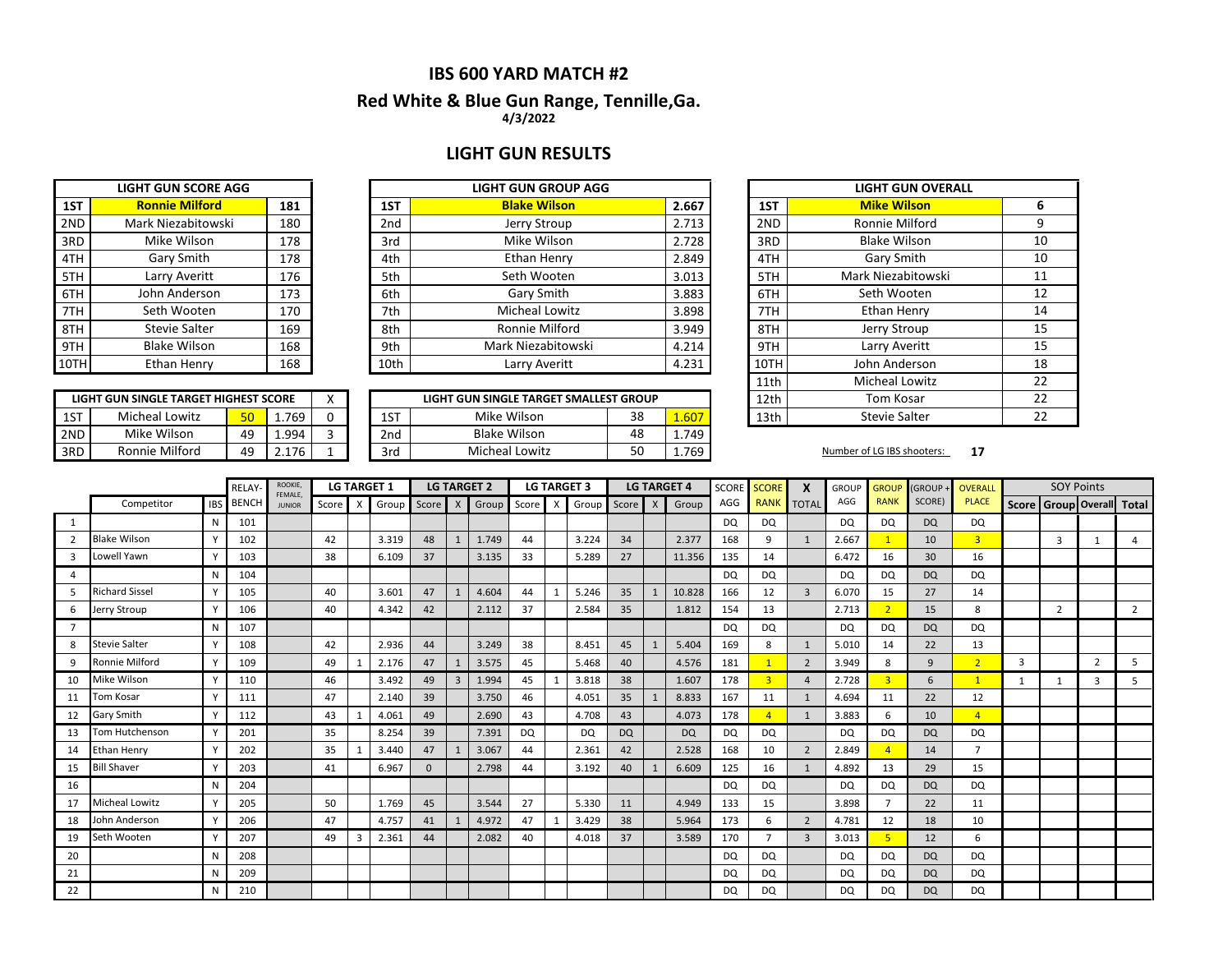|    |                      | ROOKIE,<br><b>LG TARGET 1</b><br><b>LG TARGET 2</b><br>RELAY-<br>FEMALE, |              |               |       | <b>LG TARGET 3</b> | <b>LG TARGET 4</b> |         |  | <b>SCORE</b> | <b>SCORE</b> | $\boldsymbol{X}$ | <b>GROUP</b> | <b>GROUP</b>   | (GROUP - | <b>OVERALL</b> |                | <b>SOY Points</b> |           |             |           |                |                |  |                           |
|----|----------------------|--------------------------------------------------------------------------|--------------|---------------|-------|--------------------|--------------------|---------|--|--------------|--------------|------------------|--------------|----------------|----------|----------------|----------------|-------------------|-----------|-------------|-----------|----------------|----------------|--|---------------------------|
|    | Competitor           | <b>IBS</b>                                                               | <b>BENCH</b> | <b>JUNIOR</b> | Score | $\mathsf{X}$       | Group              | Score X |  | Group        | Score X      | Group            | Score X      |                | Group    | AGG            | <b>RANK</b>    | <b>TOTAL</b>      | AGG       | <b>RANK</b> | SCORE)    | <b>PLACE</b>   |                |  | Score Group Overall Total |
| 23 | <b>Larry Averitt</b> |                                                                          | 211          |               | 45    |                    | 3.196              | 44      |  | 3.295        | 44           | 3.123            | 43           |                | 7.311    | 176            | 5              |                   | 4.231     | 10          | 15        | 9              |                |  |                           |
| 24 | Mark Niezabitowski   |                                                                          | 212          |               | 45    | 1                  | 3.438              | 48      |  | 2.274        | 39           | 7.875            | 48           | $\overline{3}$ | 3.268    | 180            | $\overline{2}$ | 5                 | 4.214     | 9           | 11        | 5 <sup>1</sup> | $\overline{2}$ |  | 2                         |
| 25 |                      | N                                                                        | 301          |               |       |                    |                    |         |  |              |              |                  |              |                |          | <b>DQ</b>      | <b>DQ</b>      |                   | <b>DQ</b> | DQ          | <b>DQ</b> | DQ             |                |  |                           |
| 26 |                      | N                                                                        | 302          |               |       |                    |                    |         |  |              |              |                  |              |                |          | DQ             | <b>DQ</b>      |                   | <b>DQ</b> | DQ          | <b>DQ</b> | DQ             |                |  |                           |
| 27 |                      | N                                                                        | 303          |               |       |                    |                    |         |  |              |              |                  |              |                |          | DQ             | <b>DQ</b>      |                   | <b>DQ</b> | DQ          | <b>DQ</b> | DQ             |                |  |                           |
| 28 |                      | N                                                                        | 304          |               |       |                    |                    |         |  |              |              |                  |              |                |          | <b>DQ</b>      | DQ             |                   | <b>DQ</b> | DQ          | <b>DQ</b> | DQ             |                |  |                           |
| 29 |                      | N                                                                        | 305          |               |       |                    |                    |         |  |              |              |                  |              |                |          | DQ             | DQ             |                   | <b>DQ</b> | DQ          | <b>DQ</b> | DQ             |                |  |                           |
| 30 |                      | N                                                                        | 306          |               |       |                    |                    |         |  |              |              |                  |              |                |          | <b>DQ</b>      | DQ             |                   | DQ        | DQ          | <b>DQ</b> | DQ             |                |  |                           |
| 31 |                      | N                                                                        | 307          |               |       |                    |                    |         |  |              |              |                  |              |                |          | DQ             | DQ             |                   | DQ        | DQ          | <b>DQ</b> | DQ             |                |  |                           |
| 32 |                      | N                                                                        | 308          |               |       |                    |                    |         |  |              |              |                  |              |                |          | <b>DQ</b>      | DQ             |                   | <b>DQ</b> | DQ          | <b>DQ</b> | DQ             |                |  |                           |
| 33 |                      | N                                                                        | 309          |               |       |                    |                    |         |  |              |              |                  |              |                |          | <b>DQ</b>      | <b>DQ</b>      |                   | <b>DQ</b> | DQ          | <b>DQ</b> | DQ             |                |  |                           |
| 34 |                      | N                                                                        | 310          |               |       |                    |                    |         |  |              |              |                  |              |                |          | <b>DQ</b>      | <b>DQ</b>      |                   | <b>DQ</b> | DQ          | <b>DQ</b> | DQ             |                |  |                           |
| 35 |                      | N                                                                        | 311          |               |       |                    |                    |         |  |              |              |                  |              |                |          | <b>DQ</b>      | <b>DQ</b>      |                   | <b>DQ</b> | DQ          | <b>DQ</b> | DQ             |                |  |                           |
| 36 |                      | N                                                                        | 312          |               |       |                    |                    |         |  |              |              |                  |              |                |          | <b>DQ</b>      | <b>DQ</b>      |                   | <b>DQ</b> | DQ          | <b>DQ</b> | <b>DQ</b>      |                |  |                           |
| 37 |                      | N                                                                        | 401          |               |       |                    |                    |         |  |              |              |                  |              |                |          | <b>DQ</b>      | <b>DQ</b>      |                   | <b>DQ</b> | DQ          | <b>DQ</b> | DQ             |                |  |                           |
| 38 |                      | N                                                                        | 402          |               |       |                    |                    |         |  |              |              |                  |              |                |          | <b>DQ</b>      | DQ             |                   | <b>DQ</b> | DQ          | <b>DQ</b> | DQ             |                |  |                           |
| 39 |                      | N                                                                        | 403          |               |       |                    |                    |         |  |              |              |                  |              |                |          | <b>DQ</b>      | DQ             |                   | DQ        | DQ          | <b>DQ</b> | DQ             |                |  |                           |
| 40 |                      | N                                                                        | 404          |               |       |                    |                    |         |  |              |              |                  |              |                |          | <b>DQ</b>      | DQ             |                   | <b>DQ</b> | DQ          | <b>DQ</b> | DQ             |                |  |                           |
| 41 |                      | N                                                                        | 405          |               |       |                    |                    |         |  |              |              |                  |              |                |          | <b>DQ</b>      | DQ             |                   | <b>DQ</b> | DQ          | <b>DQ</b> | DQ             |                |  |                           |
| 42 |                      | N                                                                        | 406          |               |       |                    |                    |         |  |              |              |                  |              |                |          | <b>DQ</b>      | DQ             |                   | DQ        | DQ          | <b>DQ</b> | DQ             |                |  |                           |
| 43 |                      | N                                                                        | 407          |               |       |                    |                    |         |  |              |              |                  |              |                |          | DQ             | DQ             |                   | DQ        | DQ          | <b>DQ</b> | DQ             |                |  |                           |
| 44 |                      | N                                                                        | 408          |               |       |                    |                    |         |  |              |              |                  |              |                |          | <b>DQ</b>      | <b>DQ</b>      |                   | <b>DQ</b> | DQ          | <b>DQ</b> | DQ             |                |  |                           |
| 45 |                      | N                                                                        | 409          |               |       |                    |                    |         |  |              |              |                  |              |                |          | <b>DQ</b>      | <b>DQ</b>      |                   | <b>DQ</b> | DQ          | <b>DQ</b> | <b>DQ</b>      |                |  |                           |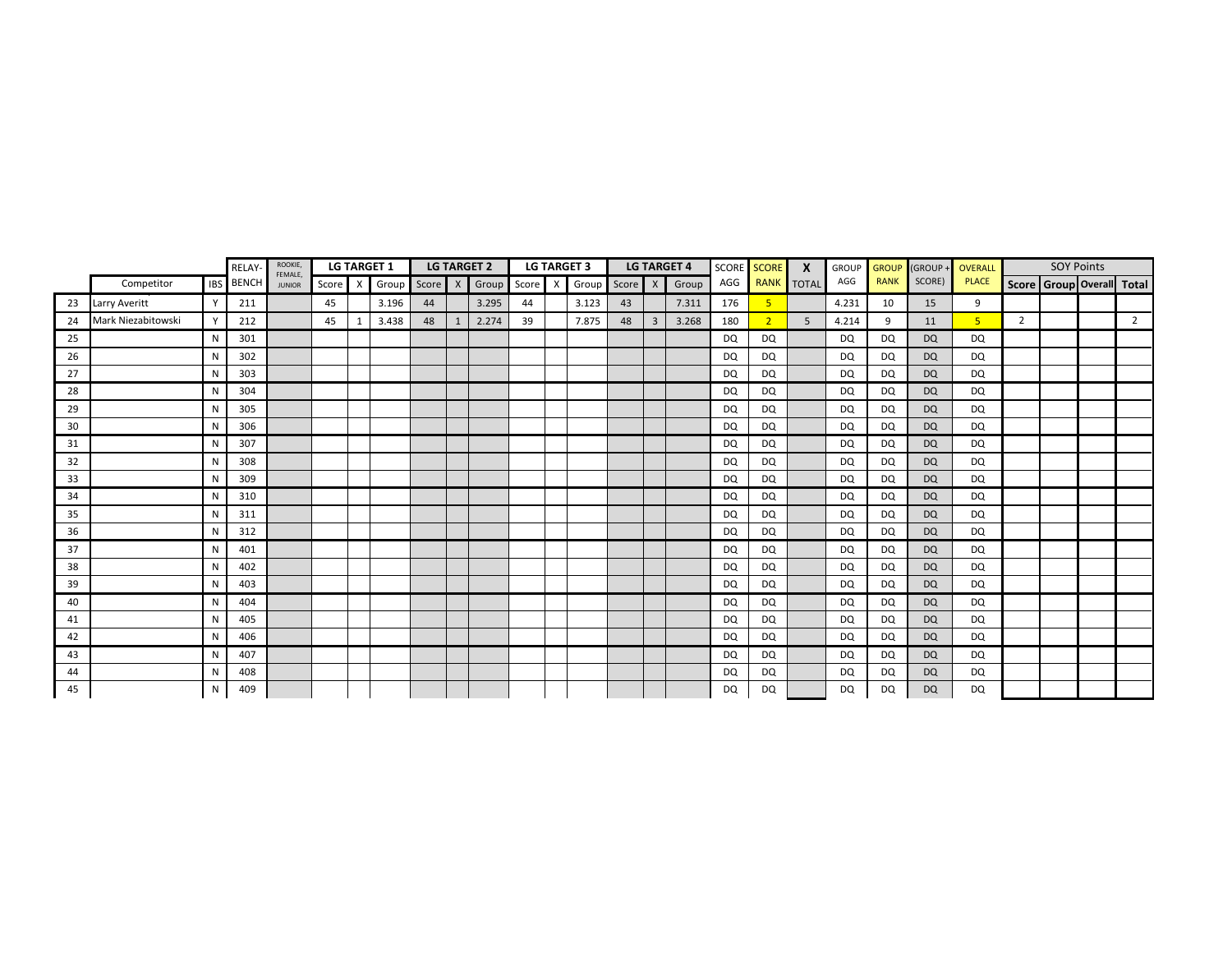### **IBS 600 YARD MATCH #2**

### **Red White & Blue Gun Range, Tennille,Ga. 4/3/2022**

### **HEAVY GUN RESULTS**

|      | <b>HEAVY GUN SCORE AGG</b> |     |                 | <b>HEAVY GUN GROUP AGG</b> |       |
|------|----------------------------|-----|-----------------|----------------------------|-------|
| 1ST  | <b>Seth Wooten</b>         | 192 | 1ST             | <b>Mike Wilson</b>         | 1.921 |
| 2ND  | Micheal Lowitz             | 189 | 2 <sub>nd</sub> | Jerry Stroup               | 2.316 |
| 3RD  | Mike Wilson                | 188 | 3rd             | <b>Blake Wilson</b>        | 2.397 |
| 4TH  | Larry Averitt              | 188 | 4th             | <b>Micheal Lowitz</b>      | 2.530 |
| 5TH  | Mark Niezabitowski         | 188 | 5th             | Larry Averitt              | 2.571 |
| 6TH  | John Anderson              | 187 | 6th             | Seth Wooten                | 2.594 |
| 7TH  | <b>Blake Wilson</b>        | 186 | 7th             | Mark Niezabitowski         | 2.678 |
| 8TH  | Gary Smith                 | 186 | 8th             | Ronnie Milford             | 2.744 |
| 9TH  | Jerry Stroup               | 184 | 9th             | John Anderson              | 2.857 |
| 10TH | Ronnie Milford             | 183 | 10th            | <b>Stevie Salter</b>       | 3.033 |

| 1ST  | <b>Seth Wooten</b>    | 192 | 1ST             | <b>Mike Wilson</b>    | 1.921 | 1ST  |
|------|-----------------------|-----|-----------------|-----------------------|-------|------|
| 2ND  | <b>Micheal Lowitz</b> | 189 | 2 <sub>nd</sub> | Jerry Stroup          | 2.316 | 2ND  |
| 3RD  | Mike Wilson           | 188 | 3rd             | <b>Blake Wilson</b>   | 2.397 | 3RD  |
| 4TH  | Larry Averitt         | 188 | 4th             | <b>Micheal Lowitz</b> | 2.530 | 4TH  |
| 5TH  | Mark Niezabitowski    | 188 | 5th             | Larry Averitt         | 2.571 | 5TH  |
| 6TH  | John Anderson         | 187 | 6th             | Seth Wooten           | 2.594 | 6TH  |
| 7TH  | <b>Blake Wilson</b>   | 186 | 7th             | Mark Niezabitowski    | 2.678 | 7TH  |
| 8TH  | Gary Smith            | 186 | 8th             | Ronnie Milford        | 2.744 | 8TH  |
| 9TH  | Jerry Stroup          | 184 | 9th             | John Anderson         | 2.857 | 9TH  |
| 10TH | Ronnie Milford        | 183 | 10th            | <b>Stevie Salter</b>  | 3.033 | 10TH |

|     | <b>HEAVY GUN SINGLE TARGET HIGHEST SCORE</b> |                 |       |  |     | <b>HEAVY GUN SINGLE TARGET SMALLEST GROUP</b> |    |           | 12th | Ethan Henry                |    |
|-----|----------------------------------------------|-----------------|-------|--|-----|-----------------------------------------------|----|-----------|------|----------------------------|----|
| 1ST | Seth Wooten                                  | 50 <sub>1</sub> | 1.402 |  | 1ST | Mark Niezabitowski                            | 49 | $\pm 214$ | 13th | Lowell Yawn                |    |
| 2nd | Mike Wilson                                  | cη              | 1.805 |  | 2ND | Seth Wooten                                   | 50 | 1.402     |      |                            |    |
| 3rd | Mark Niezabitowski                           | 49              | 1.214 |  | 3RD | Mike Wilson                                   | 44 | 1.621     |      | Number of HG IBS shooters: | 15 |

| <b>HEAVY GUN GROUP AGG</b>              |             |      | <b>HEAVY GUN OVERALL</b> |    |
|-----------------------------------------|-------------|------|--------------------------|----|
| <b>Mike Wilson</b>                      | 1.921       | 1ST  | <b>Mike Wilson</b>       | 4  |
| Jerry Stroup                            | 2.316       | 2ND  | <b>Micheal Lowitz</b>    | 6  |
| <b>Blake Wilson</b>                     | 2.397       | 3RD  | Seth Wooten              | 7  |
| <b>Micheal Lowitz</b>                   | 2.530       | 4TH  | Larry Averitt            | 9  |
| Larry Averitt                           | 2.571       | 5TH  | <b>Blake Wilson</b>      | 10 |
| Seth Wooten                             | 2.594       | 6TH  | Jerry Stroup             | 11 |
| Mark Niezabitowski                      | 2.678       | 7TH  | Mark Niezabitowski       | 12 |
| Ronnie Milford                          | 2.744       | 8TH  | John Anderson            | 15 |
| John Anderson                           | 2.857       | 9TH  | Ronnie Milford           | 18 |
| <b>Stevie Salter</b>                    | 3.033       | 10TH | Gary Smith               | 20 |
|                                         |             | 11th | <b>Stevie Salter</b>     | 21 |
| <b>GUN SINGLE TARGET SMALLEST GROUP</b> |             | 12th | Ethan Henry              | 25 |
| Mark Niezabitowski                      | 49<br>1.214 | 13th | Lowell Yawn              | 26 |

|                |                       |            | <b>RELAY</b> | <b>ROOKIE</b><br>FEMALE, |    |   | <b>HG TARGET 1</b> |         |                | <b>HG TARGET 2</b>          |    |             | <b>HG TARGET 3</b> |    |                | <b>HG TARGET 4</b> |           | SCORE SCORE    | X              | <b>GROUP</b> | <b>GROUP</b>   | (GROUP+        | <b>OVERALL</b> |                | <b>SOY Points</b> |                                 |                |
|----------------|-----------------------|------------|--------------|--------------------------|----|---|--------------------|---------|----------------|-----------------------------|----|-------------|--------------------|----|----------------|--------------------|-----------|----------------|----------------|--------------|----------------|----------------|----------------|----------------|-------------------|---------------------------------|----------------|
|                | Competitor            | <b>IBS</b> | <b>BENCH</b> | <b>JUNIOR</b>            |    |   | Score X Group      | Score X |                | Group Score X Group Score X |    |             |                    |    |                | Group              | AGG       | RANK TOTAL     |                | AGG          | <b>RANK</b>    | SCORE)         | <b>PLACE</b>   |                |                   | Score   Group   Overall   Total |                |
| 1              |                       | N          | 101          |                          |    |   |                    |         |                |                             |    |             |                    |    |                |                    | <b>DQ</b> | DQ             |                | DQ           | DQ             | <b>DQ</b>      | DQ             |                |                   |                                 |                |
| $\overline{2}$ | <b>Blake Wilson</b>   |            | 102          |                          | 47 |   | 3.386              | 45      |                | 2.439                       | 45 |             | 1.974              | 49 |                | 1.788              | 186       | $\overline{7}$ | 1              | 2.397        | $\overline{3}$ | 10             | 5 <sup>1</sup> |                |                   |                                 |                |
| 3              | Lowell Yawn           |            | 103          |                          | 46 |   | 3.102              | 43      |                | 5.236                       | 42 |             | 5.569              | 44 |                | 4.157              | 175       | 13             | $\overline{3}$ | 4.516        | 13             | 26             | 13             |                |                   |                                 |                |
| 4              |                       | N          | 104          |                          |    |   |                    |         |                |                             |    |             |                    |    |                |                    | DQ.       | <b>DQ</b>      |                | DQ           | DQ             | <b>DQ</b>      | DQ             |                |                   |                                 |                |
| 5              |                       | N          | 105          |                          |    |   |                    |         |                |                             |    |             |                    |    |                |                    | <b>DQ</b> | <b>DQ</b>      |                | DQ           | <b>DQ</b>      | <b>DQ</b>      | DQ             |                |                   |                                 |                |
| 6              | Jerry Stroup          |            | 106          |                          | 45 |   | 1.827              | 45      |                | 1.973                       | 45 |             | 3.474              | 49 |                | 1.988              | 184       | q              | $\mathbf{1}$   | 2.316        | $\overline{2}$ | 11             | 6              |                | $\overline{2}$    |                                 | $\overline{2}$ |
| $\overline{7}$ |                       | N          | 107          |                          |    |   |                    |         |                |                             |    |             |                    |    |                |                    | DQ        | DQ             |                | DQ           | DQ             | <b>DQ</b>      | DQ             |                |                   |                                 |                |
| 8              | <b>Stevie Salter</b>  |            | 108          |                          | 46 |   | 2.533              | 47      |                | 2.039                       | 42 |             | 3.251              | 47 |                | 4.310              | 182       | 11             |                | 3.033        | 10             | 21             | 11             |                |                   |                                 |                |
| 9              | Ronnie Milford        | v          | 109          |                          | 46 |   | 2.564              | 44      |                | 2.064                       | 48 | 1           | 3.241              | 45 |                | 3.108              | 183       | 10             | $\mathbf{1}$   | 2.744        | 8              | 18             | 9              |                |                   |                                 |                |
| 10             | Mike Wilson           |            | 110          |                          | 47 |   | 2.167              | 44      |                | 1.621                       | 50 | 3           | 1.805              | 47 |                | 2.091              | 188       | $\overline{3}$ | $\overline{3}$ | 1.921        |                | $\overline{4}$ | $\mathbf{1}$   |                | $\overline{3}$    | 3                               | $\overline{7}$ |
| 11             | Tom Kosar             |            | 111          |                          | 43 | 3 | 4.025              | 44      | -1             | 4.295                       | 42 |             | 6.169              | 41 |                | 3.981              | 170       | 15             | 5              | 4.618        | 14             | 29             | 15             |                |                   |                                 |                |
| 12             | <b>Gary Smith</b>     |            | 112          |                          | 44 |   | 4.267              | 45      |                | 3.239                       | 48 |             | 3.308              | 49 |                | 1.674              | 186       | 8              | $\mathbf{1}$   | 3.122        | 12             | 20             | 10             |                |                   |                                 |                |
| 13             | Tom Hutchenson        |            | 201          |                          | 44 |   | 4.379              | 45      |                | 5.342                       | 45 |             | 5.916              | 45 |                | 3.394              | 179       | 12             |                | 4.758        | 15             | 27             | 14             |                |                   |                                 |                |
| 14             | Ethan Henry           |            | 202          |                          | 32 |   | 2.338              | 45      |                | 2.917                       | 46 |             | 4.109              | 47 |                | 2.796              | 170       | 14             | $\overline{3}$ | 3.040        | 11             | 25             | 12             |                |                   |                                 |                |
| 15             |                       | N          | 203          |                          |    |   |                    |         |                |                             |    |             |                    |    |                |                    | DQ        | <b>DQ</b>      |                | DQ           | DQ             | <b>DQ</b>      | DQ             |                |                   |                                 |                |
| 16             |                       | N          | 204          |                          |    |   |                    |         |                |                             |    |             |                    |    |                |                    | <b>DQ</b> | <b>DQ</b>      |                | <b>DQ</b>    | DQ             | <b>DQ</b>      | DQ             |                |                   |                                 |                |
| 17             | <b>Micheal Lowitz</b> |            | 205          |                          | 48 |   | 2.197              | 47      | $\mathbf{1}$   | 3.014                       | 47 | $2^{\circ}$ | 3.159              | 47 |                | 1.751              | 189       |                | $\overline{4}$ | 2.530        |                | 6              | $\overline{2}$ | $\overline{2}$ |                   | 2                               |                |
| 18             | John Anderson         |            | 206          |                          | 47 |   | 2.737              | 49      | $\mathbf{1}$   | 2.966                       | 45 |             | 1.938              | 46 |                | 3.787              | 187       | 6              | $\mathbf{1}$   | 2.857        | 9              | 15             | 8              |                |                   |                                 |                |
| 19             | Seth Wooten           |            | 207          |                          | 45 |   | 3.850              | 50      | $\overline{2}$ | 1.402                       | 48 |             | 2.255              | 49 | $\overline{2}$ | 2.870              | 192       |                | $\overline{4}$ | 2.594        | 6              | $\overline{7}$ | $\overline{3}$ | 3              |                   |                                 |                |
| 20             |                       | N          | 208          |                          |    |   |                    |         |                |                             |    |             |                    |    |                |                    | DQ        | <b>DQ</b>      |                | DQ           | DQ             | <b>DQ</b>      | DQ             |                |                   |                                 |                |
| 21             |                       | N          | 209          |                          |    |   |                    |         |                |                             |    |             |                    |    |                |                    | <b>DQ</b> | <b>DQ</b>      |                | DQ           | DQ             | <b>DQ</b>      | DQ             |                |                   |                                 |                |
| 22             |                       | N          | 210          |                          |    |   |                    |         |                |                             |    |             |                    |    |                |                    | DQ        | DQ             |                | DQ           | DQ             | DQ             | DQ             |                |                   |                                 |                |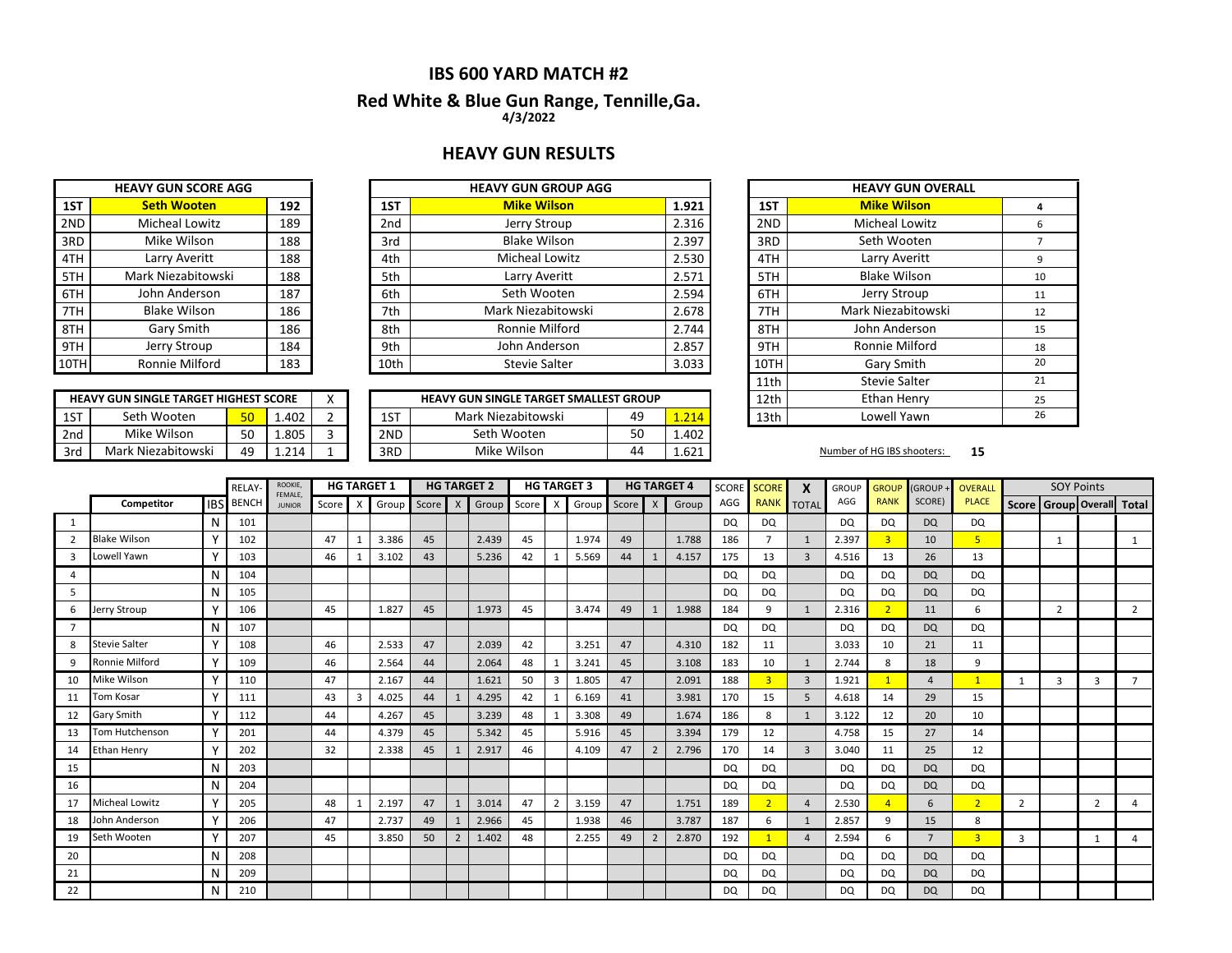|    |                      |            | RELAY-       | ROOKIE,<br>FEMALE, |       |              | <b>HG TARGET 1</b> |       |              | <b>HG TARGET 2</b> |         | <b>HG TARGET 3</b> |               |                | <b>HG TARGET 4</b> | <b>SCORE</b> | <b>SCORE</b>   | $\boldsymbol{\mathsf{x}}$ | <b>GROUP</b> | <b>GROUP</b> | (GROUP -  | OVERALL        | <b>SOY Points</b> |                           |
|----|----------------------|------------|--------------|--------------------|-------|--------------|--------------------|-------|--------------|--------------------|---------|--------------------|---------------|----------------|--------------------|--------------|----------------|---------------------------|--------------|--------------|-----------|----------------|-------------------|---------------------------|
|    | Competitor           | <b>IBS</b> | <b>BENCH</b> | <b>JUNIOR</b>      | Score | $\mathsf{x}$ | Group              | Score | $\mathsf{X}$ | Group              | Score X |                    | Group Score X |                | Group              | AGG          | <b>RANK</b>    | <b>TOTAL</b>              | AGG          | <b>RANK</b>  | SCORE)    | <b>PLACE</b>   |                   | Score Group Overall Total |
| 23 | <b>Larry Averitt</b> | Y          | 211          |                    | 49    | 1            | 3.018              | 46    | 1            | 1.715              | 48      | 2.610              | 45            |                | 2.942              | 188          | $\overline{A}$ | 2                         | 2.571        | 5            | 9         | $\overline{4}$ |                   |                           |
| 24 | Mark Niezabitowski   | Y          | 212          |                    | 49    |              | 1.214              | 44    |              | 3.330              | 47      | 2.816              | 48            | $\overline{2}$ | 3.352              | 188          | 5              | 3                         | 2.678        |              | 12        | $\overline{7}$ |                   |                           |
| 25 |                      | N          | 301          |                    |       |              |                    |       |              |                    |         |                    |               |                |                    | <b>DQ</b>    | <b>DQ</b>      |                           | <b>DQ</b>    | DQ           | <b>DQ</b> | DQ             |                   |                           |
| 26 |                      | N          | 302          |                    |       |              |                    |       |              |                    |         |                    |               |                |                    | DQ           | DQ             |                           | <b>DQ</b>    | DQ           | <b>DQ</b> | DQ             |                   |                           |
| 27 |                      | N          | 303          |                    |       |              |                    |       |              |                    |         |                    |               |                |                    | <b>DQ</b>    | DQ             |                           | DQ           | DQ           | <b>DQ</b> | DQ             |                   |                           |
| 28 |                      | N          | 304          |                    |       |              |                    |       |              |                    |         |                    |               |                |                    | DQ           | DQ             |                           | DQ           | DQ           | <b>DQ</b> | DQ             |                   |                           |
| 29 |                      | N          | 305          |                    |       |              |                    |       |              |                    |         |                    |               |                |                    | <b>DQ</b>    | DQ             |                           | <b>DQ</b>    | DQ           | <b>DQ</b> | DQ             |                   |                           |
| 30 |                      | N          | 306          |                    |       |              |                    |       |              |                    |         |                    |               |                |                    | <b>DQ</b>    | DQ             |                           | DQ           | DQ           | <b>DQ</b> | DQ             |                   |                           |
| 31 |                      | N          | 307          |                    |       |              |                    |       |              |                    |         |                    |               |                |                    | <b>DQ</b>    | <b>DQ</b>      |                           | <b>DQ</b>    | DQ           | <b>DQ</b> | DQ             |                   |                           |
| 32 |                      | N          | 308          |                    |       |              |                    |       |              |                    |         |                    |               |                |                    | DQ           | DQ             |                           | <b>DQ</b>    | DQ           | <b>DQ</b> | DQ             |                   |                           |
| 33 |                      | N          | 309          |                    |       |              |                    |       |              |                    |         |                    |               |                |                    | <b>DQ</b>    | <b>DQ</b>      |                           | <b>DQ</b>    | DQ           | <b>DQ</b> | DQ             |                   |                           |
| 34 |                      | N          | 310          |                    |       |              |                    |       |              |                    |         |                    |               |                |                    | <b>DQ</b>    | <b>DQ</b>      |                           | <b>DQ</b>    | DQ           | <b>DQ</b> | DQ             |                   |                           |
| 35 |                      | N          | 311          |                    |       |              |                    |       |              |                    |         |                    |               |                |                    | <b>DQ</b>    | <b>DQ</b>      |                           | <b>DQ</b>    | DQ           | <b>DQ</b> | DQ             |                   |                           |
| 36 |                      | N          | 312          |                    |       |              |                    |       |              |                    |         |                    |               |                |                    | <b>DQ</b>    | DQ             |                           | <b>DQ</b>    | DQ           | <b>DQ</b> | DQ             |                   |                           |
| 37 |                      | N          | 401          |                    |       |              |                    |       |              |                    |         |                    |               |                |                    | <b>DQ</b>    | <b>DQ</b>      |                           | <b>DQ</b>    | DQ           | <b>DQ</b> | DQ             |                   |                           |
| 38 |                      | N          | 402          |                    |       |              |                    |       |              |                    |         |                    |               |                |                    | <b>DQ</b>    | DQ             |                           | <b>DQ</b>    | DQ           | <b>DQ</b> | DQ             |                   |                           |
| 39 |                      | N          | 403          |                    |       |              |                    |       |              |                    |         |                    |               |                |                    | <b>DQ</b>    | DQ             |                           | <b>DQ</b>    | DQ           | <b>DQ</b> | DQ             |                   |                           |
| 40 |                      | N          | 404          |                    |       |              |                    |       |              |                    |         |                    |               |                |                    | <b>DQ</b>    | DQ             |                           | DQ           | DQ           | <b>DQ</b> | DQ             |                   |                           |
| 41 |                      | N          | 405          |                    |       |              |                    |       |              |                    |         |                    |               |                |                    | <b>DQ</b>    | DQ             |                           | <b>DQ</b>    | DQ           | <b>DQ</b> | DQ             |                   |                           |
| 42 |                      | N          | 406          |                    |       |              |                    |       |              |                    |         |                    |               |                |                    | <b>DQ</b>    | DQ             |                           | DQ           | DQ           | <b>DQ</b> | DQ             |                   |                           |
| 43 |                      | N          | 407          |                    |       |              |                    |       |              |                    |         |                    |               |                |                    | <b>DQ</b>    | DQ             |                           | DQ           | DQ           | <b>DQ</b> | DQ             |                   |                           |
| 44 |                      | N          | 408          |                    |       |              |                    |       |              |                    |         |                    |               |                |                    | <b>DQ</b>    | <b>DQ</b>      |                           | <b>DQ</b>    | DQ           | <b>DQ</b> | DQ             |                   |                           |
| 45 |                      | N          | 409          |                    |       |              |                    |       |              |                    |         |                    |               |                |                    | <b>DQ</b>    | <b>DQ</b>      |                           | <b>DQ</b>    | DQ           | <b>DQ</b> | <b>DQ</b>      |                   |                           |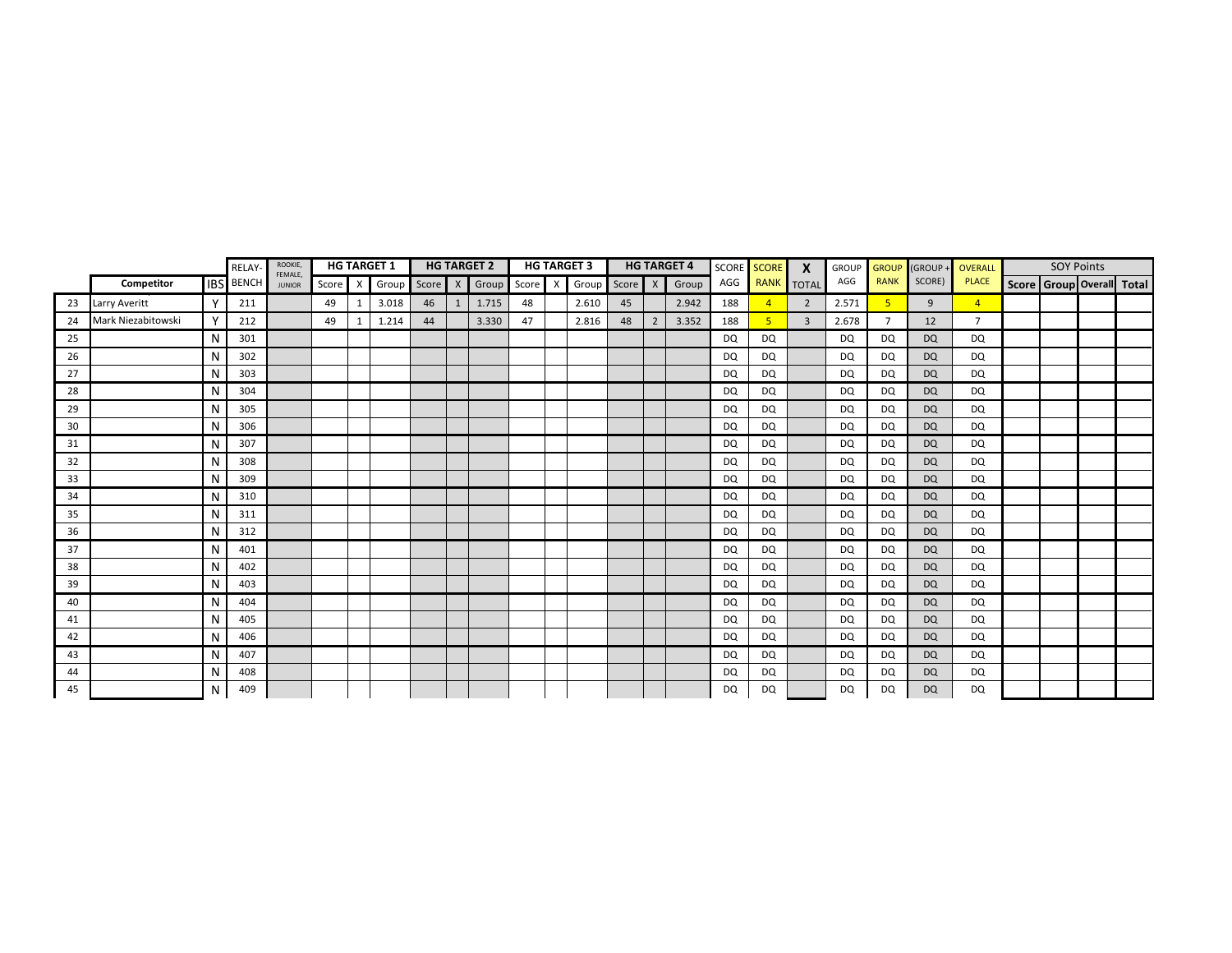# **Red White & Blue Gun Range, Tennille,Ga. Light Gun Equipment List 4/3/2022**

|                | Competitor          |                        | Caliber        | Action   | Barrel          | Stock    | Scope      | Powder  | <b>Bullet</b>  | Gunsmith       |
|----------------|---------------------|------------------------|----------------|----------|-----------------|----------|------------|---------|----------------|----------------|
| $\mathbf{1}$   | Jerry Stroup        | LG                     | 6 DASHER       | Bat      | <b>Brux</b>     | byers    | Nightforce | Varget  | Berger 108     | Jones          |
| $\overline{2}$ | Seth Wooten         | LG                     | 6 DASHER       | Bat      | <b>Bartlein</b> | McMillan | Sightron   |         | Vapor Trail    | Nichols        |
| 3              | Ronnie Milford      | LG                     | 6 mm           |          | Lederer         |          | Nightforce |         | Vapor Trail    |                |
| 4              | Mike Wilson         | LG                     | 6BRAW          | Kauger   | <b>Brux</b>     | byers    | Nightforce | H4895   | Vapor Trail    | Archer         |
| 5              | <b>Blake Wilson</b> | LG                     | 6BRAW          | Borden   | <b>Brux</b>     |          |            |         |                | Archer         |
| 6              | Gary Smith          | $\mathsf{L}\mathsf{G}$ | 6 mm           | Stiller  | <b>Brux</b>     |          | Nightforce |         |                | Archer         |
| $\overline{7}$ | <b>Bill Shaver</b>  | LG                     | 6 mm           | Kelbly   | Lederer         | Wheeler  | Vortex     |         |                | Dixie          |
| 8              | Micheal Lowitz      | LG                     | 6 BRA          | Borden   | Kreiger         | Wheeler  | Kahles     | H4895   | Roy Hunter     | Wheeler        |
| 9              | Mark Niezabitowski  | LG                     | $6 \text{ mm}$ | Bat      | Kreiger         | Wheeler  | Nightforce | R15.5   | Roy Hunter     | Wheeler        |
| 10             | John Anderson       | $\mathsf{L}\mathsf{G}$ | 6 BRA          | Defiance | <b>Brux</b>     | Wheeler  | Nightforce |         |                | AO             |
| 11             | Tom Kosar           | LG                     | 6 DASHER       | Defiance | <b>Brux</b>     | McMillan | Nightforce | Varget  | Berger 105 VLD | Ray Bowman PRT |
| 12             | <b>Ethan Henry</b>  | LG                     | 30             | Kauger   | Kreiger         |          | Nightforce | H4831SC | Berger         | Archer         |
| 13             |                     | LG                     |                |          |                 |          |            |         |                |                |
| 14             |                     | LG                     |                |          |                 |          |            |         |                |                |
| 15             |                     | LG                     |                |          |                 |          |            |         |                |                |
| 16             |                     | LG                     |                |          |                 |          |            |         |                |                |
| 17             |                     | LG                     |                |          |                 |          |            |         |                |                |
| 18             |                     | LG                     |                |          |                 |          |            |         |                |                |
| 19             |                     | LG                     |                |          |                 |          |            |         |                |                |
| 20             |                     | LG                     |                |          |                 |          |            |         |                |                |
| 21             |                     | LG                     |                |          |                 |          |            |         |                |                |
| 22             |                     | LG                     |                |          |                 |          |            |         |                |                |
| 23             |                     | LG                     |                |          |                 |          |            |         |                |                |
| 24             |                     | LG                     |                |          |                 |          |            |         |                |                |
| 25             |                     | LG                     |                |          |                 |          |            |         |                |                |
| 26             |                     | LG                     |                |          |                 |          |            |         |                |                |
| 27             |                     | LG                     |                |          |                 |          |            |         |                |                |
| 28             |                     | LG                     |                |          |                 |          |            |         |                |                |
| 29             |                     | LG                     |                |          |                 |          |            |         |                |                |
| 30             |                     | $\mathsf{L}\mathsf{G}$ |                |          |                 |          |            |         |                |                |
| 31             |                     | $\mathsf{L}\mathsf{G}$ |                |          |                 |          |            |         |                |                |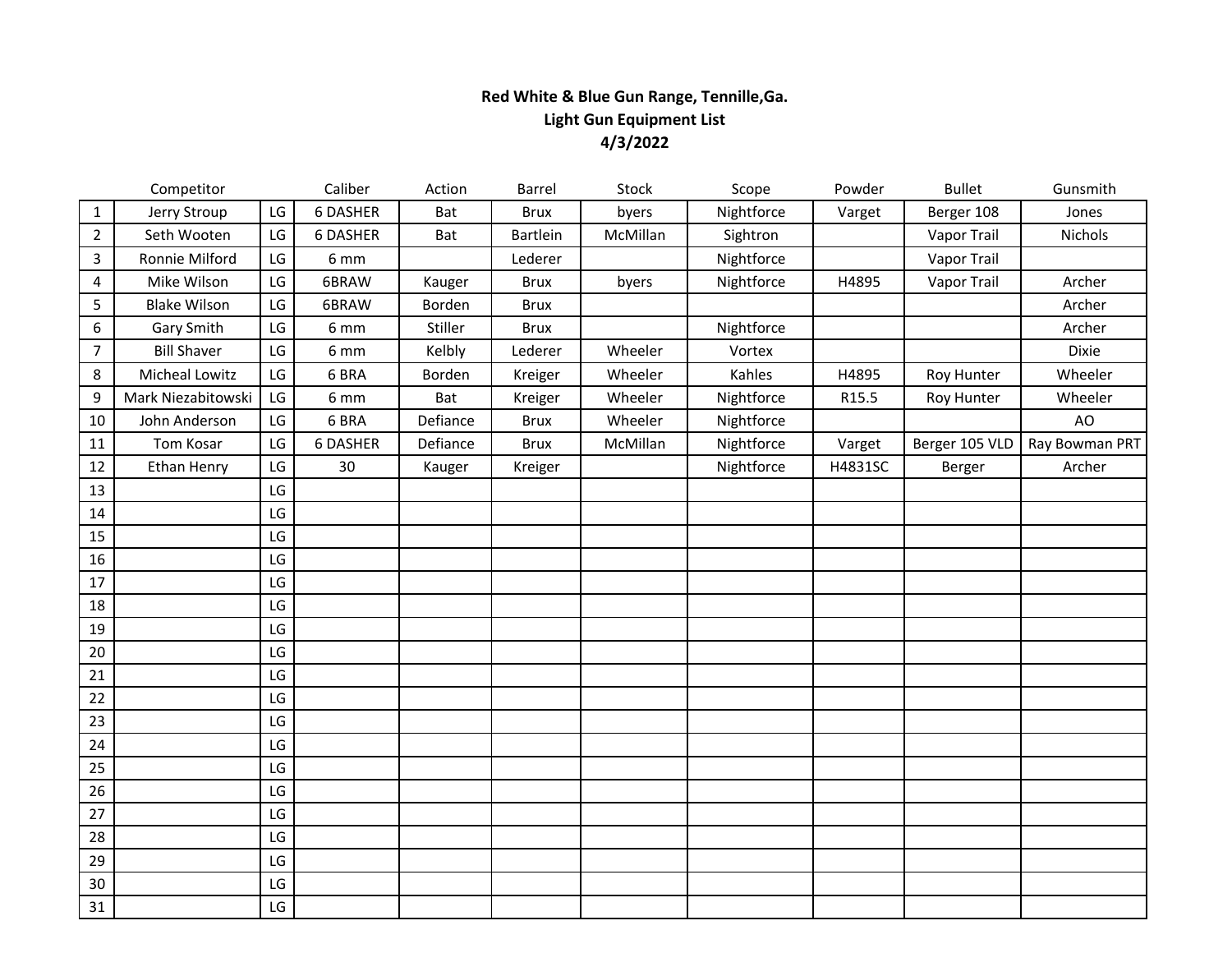# **Red White & Blue Gun Range, Tennille,Ga. Light Gun Equipment List 4/3/2022**

|    | Competitor |    | Caliber | Action | Barrel | Stock | Scope | Powder | <b>Bullet</b> | Gunsmith |
|----|------------|----|---------|--------|--------|-------|-------|--------|---------------|----------|
| 32 |            | LG |         |        |        |       |       |        |               |          |
| 33 |            | LG |         |        |        |       |       |        |               |          |
| 34 |            | LG |         |        |        |       |       |        |               |          |
| 35 |            | LG |         |        |        |       |       |        |               |          |
| 36 |            | LG |         |        |        |       |       |        |               |          |
| 37 |            | LG |         |        |        |       |       |        |               |          |
| 38 |            | LG |         |        |        |       |       |        |               |          |
| 39 |            | LG |         |        |        |       |       |        |               |          |
| 40 |            | LG |         |        |        |       |       |        |               |          |
| 41 |            | LG |         |        |        |       |       |        |               |          |
| 42 |            | LG |         |        |        |       |       |        |               |          |
| 43 |            | LG |         |        |        |       |       |        |               |          |
| 44 |            | LG |         |        |        |       |       |        |               |          |
| 45 |            | LG |         |        |        |       |       |        |               |          |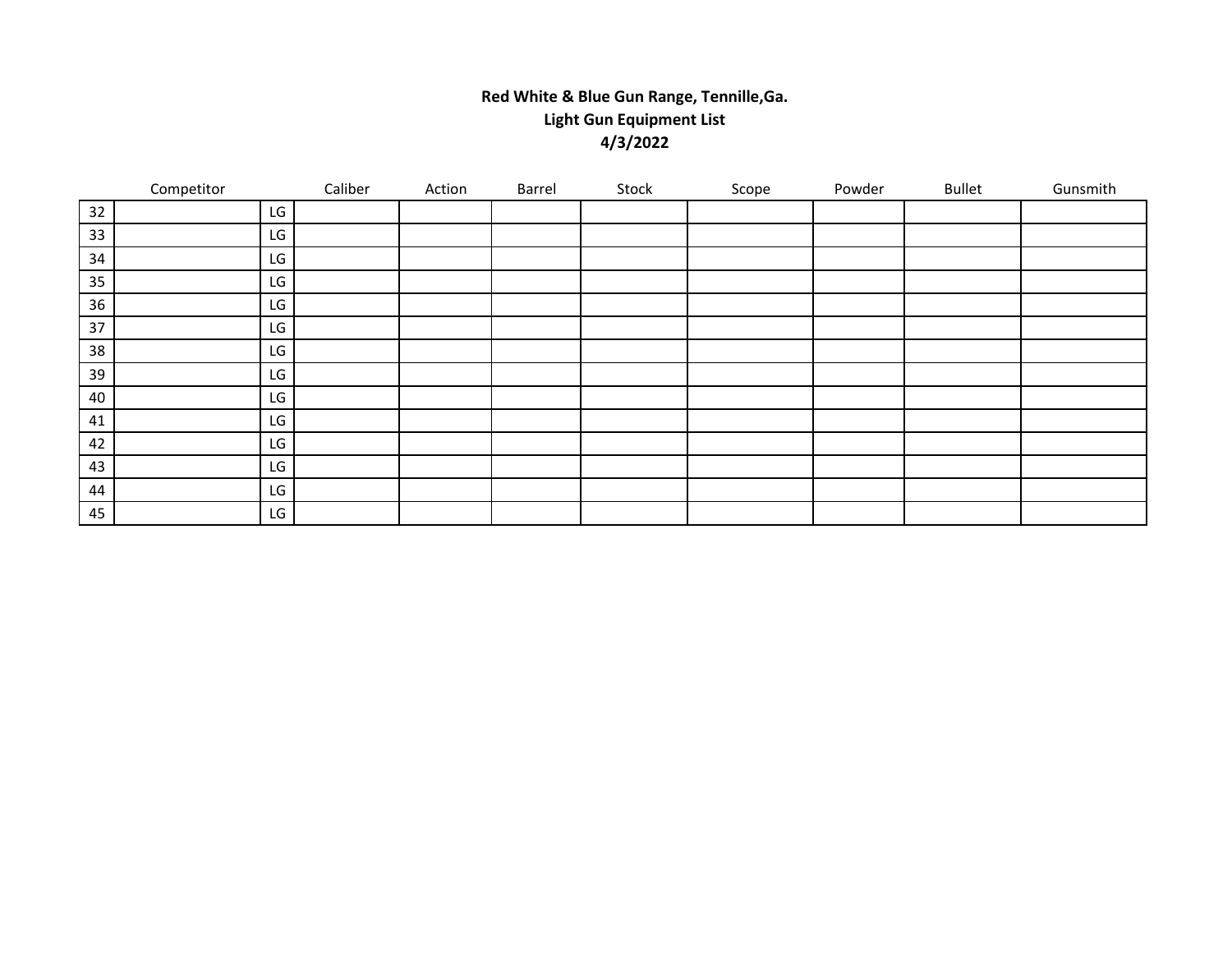## **Red White & Blue Gun Range, Tennille,Ga. Heavy Gun Equipment List 4/3/2022**

|                         | Competitor |               | Caliber | Action | Barrel | Stock | Scope | Powder | <b>Bullet</b> | Gunsmith |
|-------------------------|------------|---------------|---------|--------|--------|-------|-------|--------|---------------|----------|
| $\mathbf{1}$            |            | $\mathsf{HG}$ |         |        |        |       |       |        |               |          |
| $\overline{2}$          |            | $\mathsf{HG}$ |         |        |        |       |       |        |               |          |
| $\mathbf{3}$            |            | $\mathsf{HG}$ |         |        |        |       |       |        |               |          |
| $\overline{\mathbf{4}}$ |            | $\mathsf{HG}$ |         |        |        |       |       |        |               |          |
| 5                       |            | $\mathsf{HG}$ |         |        |        |       |       |        |               |          |
| $\boldsymbol{6}$        |            | $\mathsf{HG}$ |         |        |        |       |       |        |               |          |
| $\overline{7}$          |            | $\mathsf{HG}$ |         |        |        |       |       |        |               |          |
| 8                       |            | $\mathsf{HG}$ |         |        |        |       |       |        |               |          |
| $\mathsf g$             |            | $\mathsf{HG}$ |         |        |        |       |       |        |               |          |
| $10\,$                  |            | $\mathsf{HG}$ |         |        |        |       |       |        |               |          |
| 11                      |            | $\mathsf{HG}$ |         |        |        |       |       |        |               |          |
| $12\,$                  |            | $\mathsf{HG}$ |         |        |        |       |       |        |               |          |
| 13                      |            | $\mathsf{HG}$ |         |        |        |       |       |        |               |          |
| 14                      |            | $\mathsf{HG}$ |         |        |        |       |       |        |               |          |
| $15\,$                  |            | $\mathsf{HG}$ |         |        |        |       |       |        |               |          |
| 16                      |            | $\mathsf{HG}$ |         |        |        |       |       |        |               |          |
| $17\,$                  |            | $\mathsf{HG}$ |         |        |        |       |       |        |               |          |
| $18\,$                  |            | $\mathsf{HG}$ |         |        |        |       |       |        |               |          |
| $19\,$                  |            | $\mathsf{HG}$ |         |        |        |       |       |        |               |          |
| $20\,$                  |            | ${\sf HG}$    |         |        |        |       |       |        |               |          |
| $21\,$                  |            | $\mathsf{HG}$ |         |        |        |       |       |        |               |          |
| $22\,$                  |            | $\mathsf{HG}$ |         |        |        |       |       |        |               |          |
| 23                      |            | $\mathsf{HG}$ |         |        |        |       |       |        |               |          |
| 24                      |            | $\mathsf{HG}$ |         |        |        |       |       |        |               |          |
| 25                      |            | $\mathsf{HG}$ |         |        |        |       |       |        |               |          |
| $26\,$                  |            | $\mathsf{HG}$ |         |        |        |       |       |        |               |          |
| $27\,$                  |            | $\mathsf{HG}$ |         |        |        |       |       |        |               |          |
| $28\,$                  |            | $\mathsf{HG}$ |         |        |        |       |       |        |               |          |
| 29                      |            | $\mathsf{HG}$ |         |        |        |       |       |        |               |          |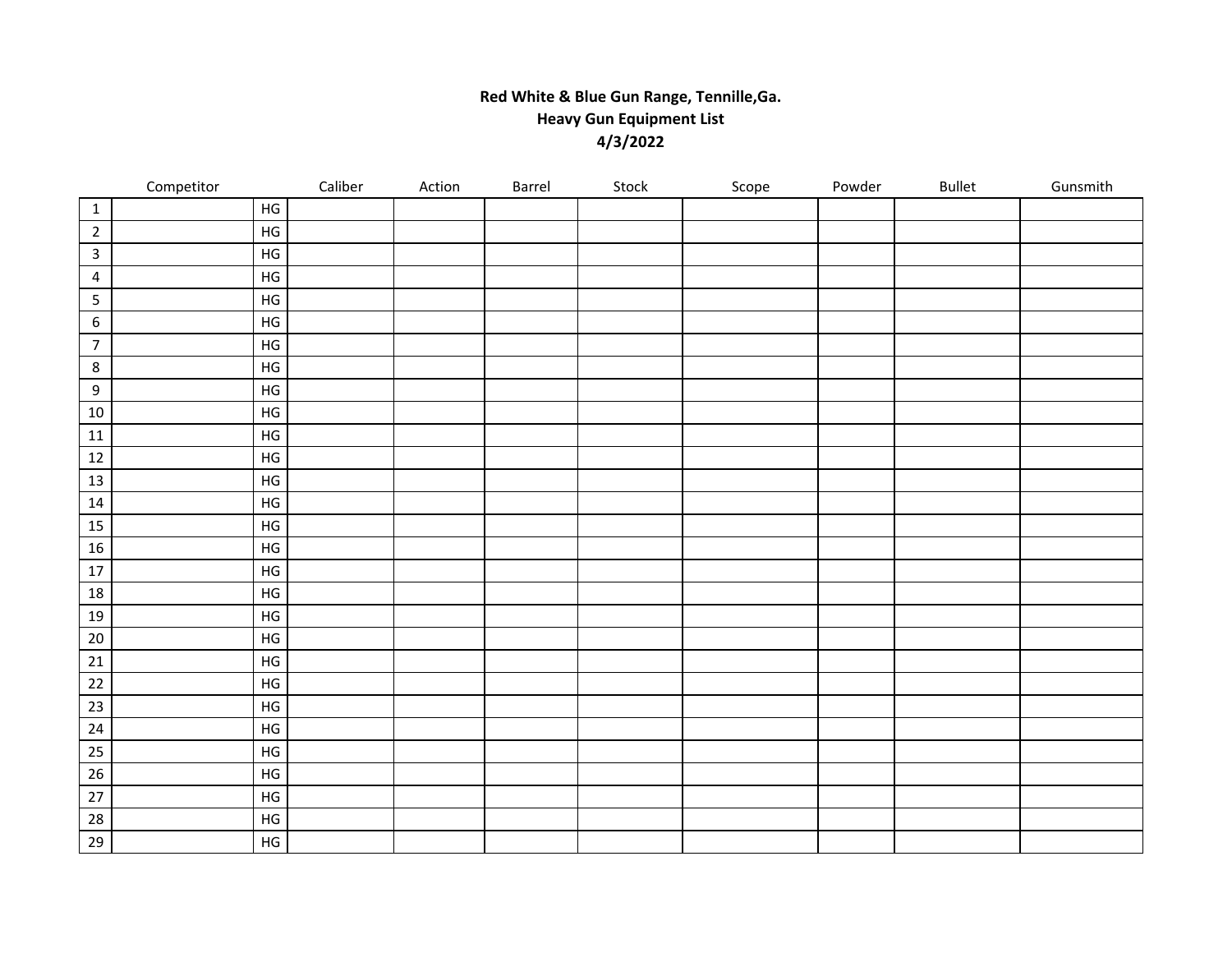## **Red White & Blue Gun Range, Tennille,Ga. Heavy Gun Equipment List 4/3/2022**

|    | Competitor    | Caliber | Action | Barrel | Stock | Scope | Powder | <b>Bullet</b> | Gunsmith |
|----|---------------|---------|--------|--------|-------|-------|--------|---------------|----------|
| 30 | HG            |         |        |        |       |       |        |               |          |
| 31 | HG            |         |        |        |       |       |        |               |          |
| 32 | $\mathsf{HG}$ |         |        |        |       |       |        |               |          |
| 33 | $\mathsf{HG}$ |         |        |        |       |       |        |               |          |
| 34 | HG            |         |        |        |       |       |        |               |          |
| 35 | $\mathsf{HG}$ |         |        |        |       |       |        |               |          |
| 36 | HG            |         |        |        |       |       |        |               |          |
| 37 | $\mathsf{HG}$ |         |        |        |       |       |        |               |          |
| 38 | $\mathsf{HG}$ |         |        |        |       |       |        |               |          |
| 39 | HG            |         |        |        |       |       |        |               |          |
| 40 | HG            |         |        |        |       |       |        |               |          |
| 41 | $\mathsf{HG}$ |         |        |        |       |       |        |               |          |
| 42 | ${\sf HG}$    |         |        |        |       |       |        |               |          |
| 43 | HG            |         |        |        |       |       |        |               |          |
| 44 | HG            |         |        |        |       |       |        |               |          |
| 45 | HG            |         |        |        |       |       |        |               |          |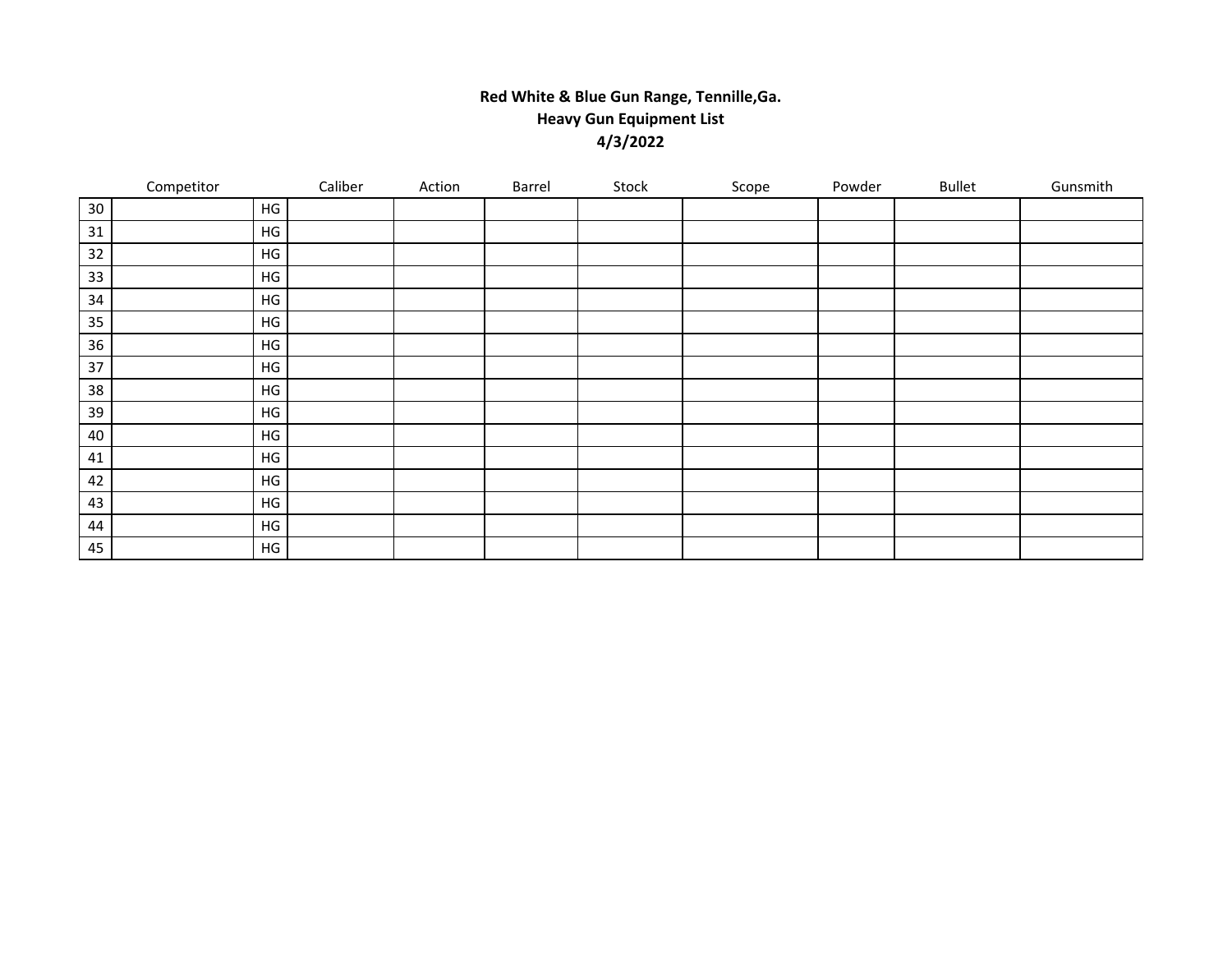### IBS 600 YARD MATCH #2 Red White & Blue Gun Range, Tennille,Ga. 4/3/2022

### Total IBS points awarded for this match

|     |    | Light gun name        | LG points      |    | Heavy gun name        | HG points      | 2-gun<br>points | Total           |
|-----|----|-----------------------|----------------|----|-----------------------|----------------|-----------------|-----------------|
| 101 | LG | 0                     |                | HG | 0                     |                |                 |                 |
| 102 | LG | <b>Blake Wilson</b>   | $\overline{4}$ | HG | <b>Blake Wilson</b>   | $\overline{1}$ |                 | 5               |
| 103 | LG | Lowell Yawn           |                | HG | Lowell Yawn           |                |                 |                 |
| 104 | LG | 0                     |                | HG | 0                     |                |                 |                 |
| 105 | LG | <b>Richard Sissel</b> |                | HG | <b>Richard Sissel</b> |                |                 |                 |
| 106 | LG | Jerry Stroup          | $\overline{2}$ | HG | Jerry Stroup          | $\overline{2}$ |                 | 4               |
| 107 | LG | 0                     |                | HG | 0                     |                |                 |                 |
| 108 | LG | <b>Stevie Salter</b>  |                | HG | <b>Stevie Salter</b>  |                |                 |                 |
| 109 | LG | Ronnie Milford        | 5              | HG | Ronnie Milford        |                | $\mathbf{1}$    | 6               |
| 110 | LG | Mike Wilson           | 5              | HG | Mike Wilson           | $\overline{7}$ | 3               | 15              |
| 111 | LG | Tom Kosar             |                | HG | Tom Kosar             |                |                 |                 |
| 112 | LG | Gary Smith            |                | HG | Gary Smith            |                |                 |                 |
| 201 | LG | Tom Hutchenson        |                | HG | Tom Hutchenson        |                |                 |                 |
| 202 | LG | <b>Ethan Henry</b>    |                | HG | Ethan Henry           |                |                 |                 |
| 203 | LG | <b>Bill Shaver</b>    |                | HG | <b>Bill Shaver</b>    |                |                 |                 |
| 204 | LG | 0                     |                | HG | 0                     |                |                 |                 |
| 205 | LG | <b>Micheal Lowitz</b> |                | HG | Micheal Lowitz        | $\overline{4}$ |                 | 4               |
| 206 | LG | John Anderson         |                | HG | John Anderson         |                |                 |                 |
| 207 | LG | Seth Wooten           |                | HG | Seth Wooten           | 4              | $\overline{2}$  | $6\overline{6}$ |
| 208 | LG | 0                     |                | HG | 0                     |                |                 |                 |
| 209 | LG | 0                     |                | HG | 0                     |                |                 |                 |
| 210 | LG | 0                     |                | HG | 0                     |                |                 |                 |
| 211 | LG | Larry Averitt         |                | HG | Larry Averitt         |                |                 |                 |
| 212 | LG | Mark Niezabitowski    | $\overline{2}$ | HG | Mark Niezabitowski    |                |                 | $\overline{2}$  |
| 301 | LG | 0                     |                | HG | 0                     |                |                 |                 |
| 302 | LG | 0                     |                | HG | 0                     |                |                 |                 |
| 303 | LG | 0                     |                | HG | 0                     |                |                 |                 |
| 304 | LG | 0                     |                | HG | 0                     |                |                 |                 |
| 305 | LG | 0                     |                | HG | 0                     |                |                 |                 |
| 306 | LG | 0                     |                | HG | 0                     |                |                 |                 |
| 307 | LG | 0                     |                | HG | 0                     |                |                 |                 |
| 308 | LG | 0                     |                | HG | 0                     |                |                 |                 |
| 309 | LG | 0                     |                | HG | 0                     |                |                 |                 |
| 310 | LG | 0                     |                | HG | 0                     |                |                 |                 |
| 311 | LG | 0                     |                | HG | 0                     |                |                 |                 |
| 312 | LG | 0                     |                | HG | 0                     |                |                 |                 |
| 401 | LG | 0                     |                | HG | 0                     |                |                 |                 |
| 402 | LG | 0                     |                | HG | 0                     |                |                 |                 |
| 403 | LG | 0                     |                | HG | 0                     |                |                 |                 |
| 404 | LG | 0                     |                | HG | 0                     |                |                 |                 |
| 405 | LG | 0                     |                | HG | 0                     |                |                 |                 |
| 406 | LG | 0                     |                | HG | $\pmb{0}$             |                |                 |                 |
| 407 | LG | 0                     |                | HG | 0                     |                |                 |                 |
| 408 | LG | 0                     |                | HG | 0                     |                |                 |                 |
| 409 | LG | 0                     |                | HG | 0                     |                |                 |                 |

\*only use total if names in LG/HG match

If names do not match use LG and HG columns